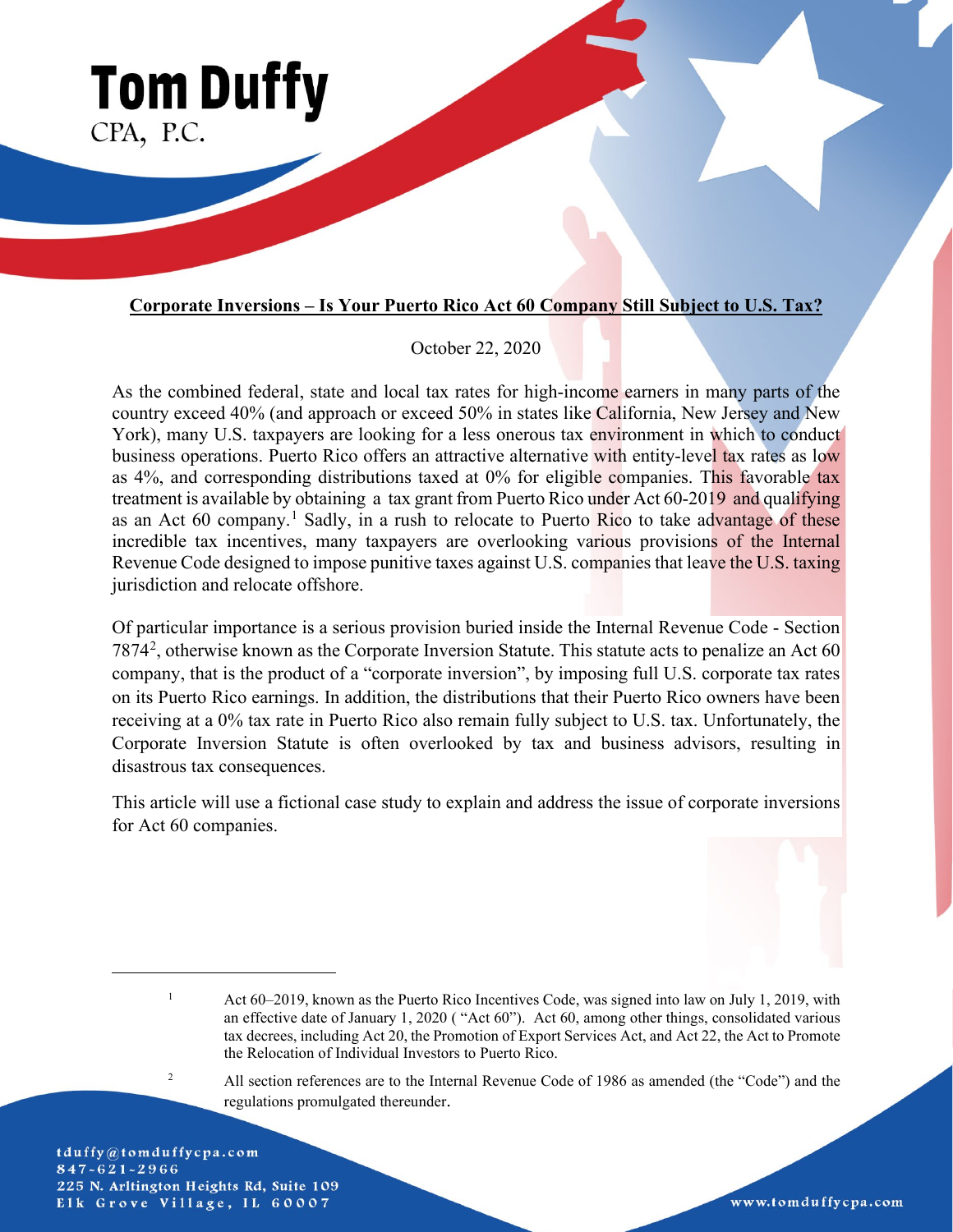### **Case Study**

John Johnson ("John") is a U.S. citizen who lives in New York. John is a consultant who provides consulting services through his wholly owned S corporation, Johnson NY Consulting, Inc. ("Johnson NY"). John does not own any other companies.

Johnson NY has annual revenue of \$5.3 million from several clients located in New York. The S corporation has miscellaneous expenses of \$300,000 and it pays John a salary of \$200,000. John's taxable income is \$5.0 million, which is comprised of his salary of \$200,000 and S corporation pass-thru income of \$4.8 million.

John is frustrated with the high federal, state, and city income taxes he pays. He has heard about the potential for significant tax savings if he moves his business to Puerto Rico and opens an Act 60 company.

After speaking with some tax advisors, John decides to move to Puerto Rico and become a bona fide resident of Puerto Rico. He sets up a new Puerto Rican company, Johnson PR Consulting, Inc. ("Johnson PR").<sup>[3](#page-1-0)</sup> Johnson PR qualifies for the reduced Puerto Rican tax rate (the income is taxed in Puerto Rico at a 4% tax rate).

John closes his old New York corporation because he no longer needs it. Now his Puerto Rican corporation performs services for the same New York clients. The services are all performed in Puerto Rico.

#### **The Anti-Inversion Problem**

The advisors that moved John into this new structure failed to inform him of the substantial risk that Johnson PR will be taxed as a U.S. C corporation under the "anti-inversion" rules of Code §7874. If Johnson PR is taxed as a U.S. C corporation, then all of the income earned by Johnson PR will be subject to U.S. federal corporate income tax (21%) and dividends paid by Johnson PR will be taxed to John at federal rates up to 23.8%.

For example, if Johnson PR were to be audited by the IRS four years after starting up, the U.S. corporate income tax could be  $$4,032,000<sup>4</sup>$  $$4,032,000<sup>4</sup>$  $$4,032,000<sup>4</sup>$  and the U.S. individual income tax could be as much as \$3,609,984.<sup>[5](#page-1-2)</sup> The IRS may assert various penalties, such as failure to file, failure to pay tax, etc. which would be 25% or more of the tax due, or an additional \$1,910,49[6](#page-1-3).<sup>6</sup> Not including

<span id="page-1-3"></span><span id="page-1-2"></span><span id="page-1-1"></span>tduffy@tomduffycpa.com  $847 - 621 - 2966$ 225 N. Arltington Heights Rd, Suite 109 Elk Grove Village, IL 60007

www.tomduffycpa.com

<span id="page-1-0"></span><sup>&</sup>lt;sup>3</sup> A Puerto Rico LLC is classified as a corporation for U.S. tax purposes by default. Treas. Reg. §301.7701-3(b)(2).

<sup>4</sup> Annual pre-tax profit, times  $21\%$ , times 4 years (\$4,800,000 x  $21\%$  x 4).

<sup>5</sup> Assuming all profits distributed to John, annual after-tax profit, times 23.8%, times 4 years  $([\$4,800,000 - 1,008,000] \times 23.8\% \times 4).$ 

Total corporate and individual tax of  $$7,217,280$  (4,032,000 + 3,185,280) times 25%.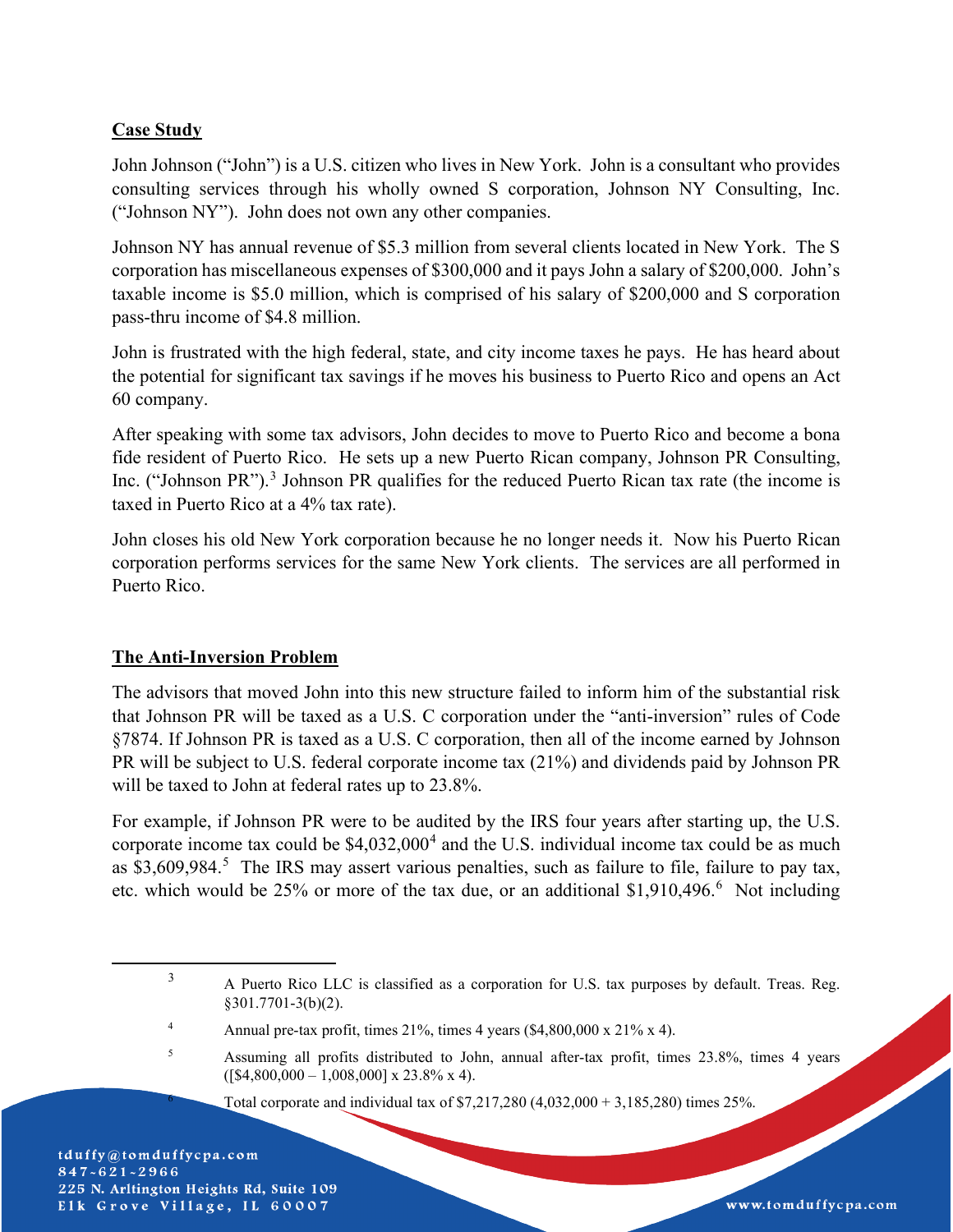interest, the effective tax rate could be as high as  $50\%$ .<sup>[7](#page-2-0)</sup> Obviously, a 50% tax rate is much higher than the promoted rate of 4%.

Normally, the statute of limitations would limit the period that the IRS could go back and assess tax.<sup>[8](#page-2-1)</sup> However, because Johnson PR did not file any U.S. tax returns, the IRS could go back as many years as it wants.<sup>[9](#page-2-2)</sup>

# **The Anti-Inversion Rules**

The anti-inversion rules were enacted to discourage U.S.-based multinationals from "inverting" (i.e., reincorporating the U.S. parent company outside the U.S.). However, these same rules can apply to a single U.S. corporation that reincorporates outside the U.S., even if the corporation is owned by a single individual.

The anti-inversion rules will apply to Johnson PR (and it will be treated as a U.S. corporation) if it is a "surrogate foreign corporation." A foreign corporation<sup>[10](#page-2-3)</sup> is treated as a surrogate foreign corporation if, pursuant to a plan (or a series of related transactions), three conditions are satisfied:

- 1. The foreign corporation completes the direct or indirect acquisition of substantially all of the properties held directly or indirectly by a domestic corporation,  $11$
- 2. At least 80% of the stock of the foreign corporation is held by former shareholders of the domestic corporation by reason of holding stock in the domestic corporation,  $^{12}$  $^{12}$  $^{12}$  and
- 3. After the acquisition, the expanded affiliated group that includes the foreign corporation does not have substantial business activities in the foreign country in which the foreign corporation is created or organized when compared to the total business activities of the expanded affiliated group.<sup>[13](#page-2-6)</sup>

## **Liquidation-Reincorporation**

<span id="page-2-0"></span>John has liquidated his New York corporation and incorporated a Puerto Rican corporation. He operates the same business in the Puerto Rican corporation that used to be operated in the New York corporation. This fact pattern is similar to something known as the "liquidation-

<span id="page-2-4"></span><sup>11</sup> Code §7874(a)(2)(B)(i).

<span id="page-2-6"></span><span id="page-2-5"></span><sup>12</sup> Code §§7874(a)(2)(B)(ii) and 7874(b).

Code  $$7874(a)(2)(B)(iii)$ .

<sup>7</sup> Total tax and penalties \$9,552,480 (7,641,984 + 1,910,496) divided by pre-tax income (4,800,000 x 4).

<span id="page-2-1"></span> $8 \text{ Code } \S 6501(a).$ 

<span id="page-2-2"></span><sup>9</sup> Code  $§6501(c)(3)$ .

<span id="page-2-3"></span><sup>&</sup>lt;sup>10</sup> Puerto Rico is treated as a foreign country for most U.S. tax purposes. Code §7701(a)(9) ("The term 'United States' when used in a geographical sense includes only the States and the District of Columbia.").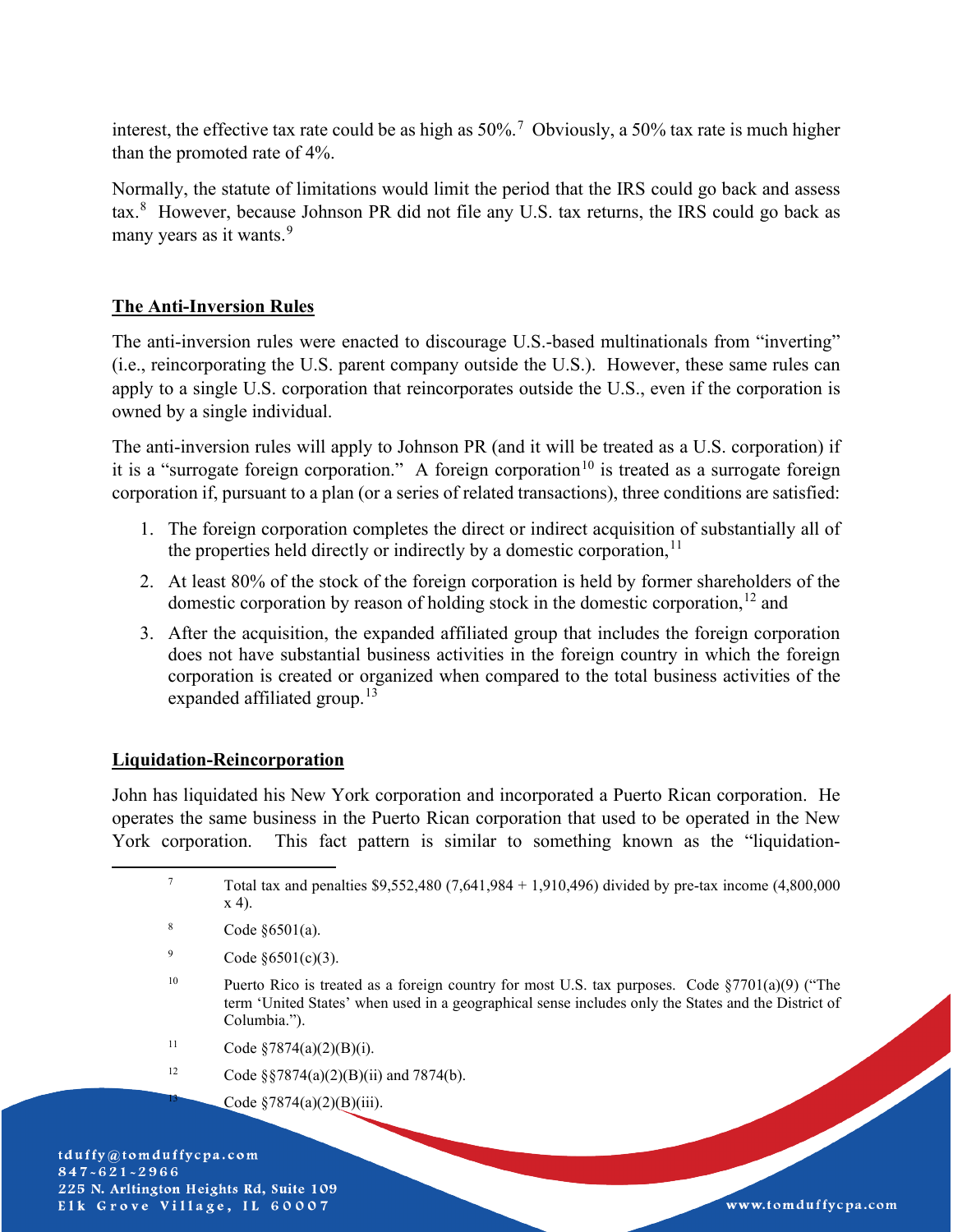reincorporation" doctrine. As described below, the anti-inversion rules can have certain similarities to the liquidation-reincorporation doctrine. Therefore, a brief review of the doctrine is provided.

In the past (when capital gains tax rates were lower than dividend tax rates), taxpayers would sometimes try to pull accumulated earnings out of their corporation at capital gains rates by liquidating their corporation and distributing the accumulated cash and operating assets to the shareholder(s). However, the taxpayers wanted to continue operating the business so they would recontribute the operating assets to a new corporation. The new corporation would then operate the same business.

The IRS attacked this "liquidation-reincorporation" strategy by arguing that the old corporation never truly liquidated. Instead, the IRS argued that the old corporation reorganized into a new corporation. This meant that the cash retained by the shareholder(s) was taxed at the higher dividend rates and not at the reduced capital gains rates.

The IRS was quite successful in making these arguments.<sup>[14](#page-3-0)</sup> One of the challenges that the IRS needed to overcome was that, to be treated as a reorganization, "substantially all of the assets" of the old corporation needed to be transferred to the new corporation.<sup>[15](#page-3-1)</sup>

Fortunately for the IRS, the courts generally interpreted "substantially all of the assets" to mean operating assets. For example, in *Telephone Answering Service Co., Inc. v. Commr*. [16](#page-3-2) the IRS was successful in arguing that a reorganization occurred where a shareholder of an old corporation transferred the old corporation's operating assets (which represented only 15% of the gross value of all the corporation's assets) to a new corporation.<sup>[17](#page-3-3)</sup>

Another challenge for the IRS in making these arguments was that the statute provided there was a reorganization "only if \* \* \* stock \* \* \* of the [new] corporation \* \* \* [was] distributed" by the old corporation.[18](#page-3-4)

The courts again supported the IRS by developing what is known as the "meaningless gesture" doctrine. Under the meaningless gesture doctrine, where the shareholders of the old corporation are the same as the shareholders of the new corporation, there is no need to have the shares of the new corporation first issued to the old corporation and then distributed by the old corporation. Since the shareholders of both corporations are the same, it would be a meaningless gesture to

- <span id="page-3-2"></span><sup>16</sup> 63 T.C. 423, 433 (1974), aff'd, 547 F.2d 423 (4th Cir. 1976), cert. denied, 431 U.S. 914 (1977).
- <span id="page-3-3"></span><sup>17</sup> See also, *Smothers v. United States*, 642 F.2d 894 (5th Cir. 1981) (15% of assets were substantially all where they constituted all operating assets).
- <span id="page-3-4"></span><sup>18</sup> Code  $$368(a)(1)(D)$ . In "asset" reorganizations, the old corporation exchanges its assets for stock in the new corporation, and then the old corporation liquidates, distributing the stock in the new corporation to the shareholders.

<span id="page-3-0"></span><sup>14</sup> See, e.g., *Smothers v. United States*, 642 F.2d 894 (5th Cir. 1981), *Commr. v. Morgan*, 288 F.2d 676 (3d Cir. 1960), *cert. denied*, 368 U.S. 836 (1961), reh'g denied, 369 U.S. 826 (1962), *James Armour, Inc. v. Commr*., 43 T.C. 295 (1964), *Grubbs v. Commr*., 39 T.C. 42 (1962).

<span id="page-3-1"></span><sup>15</sup> Code §354(b)(1)(A).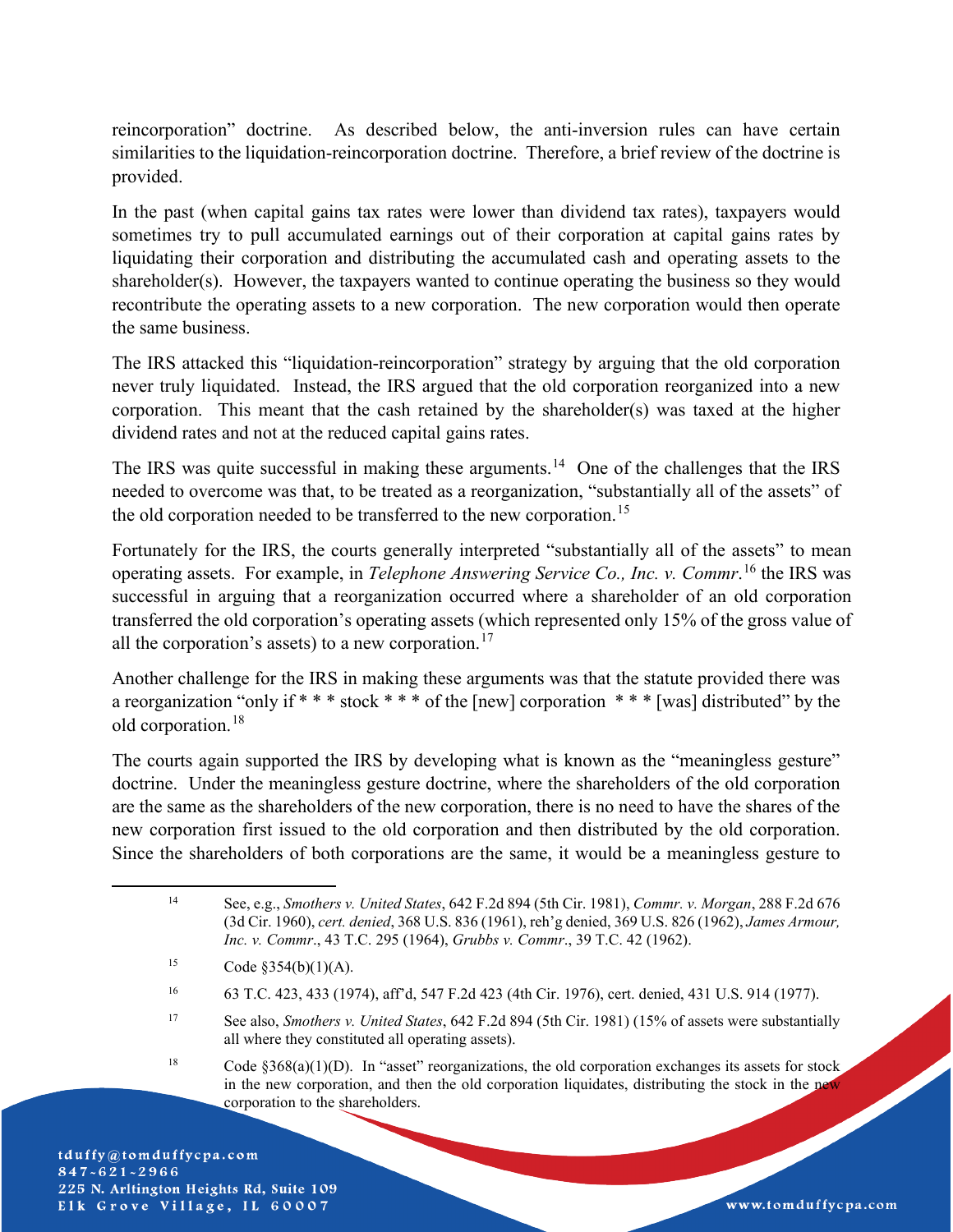have the shares first issued to the old corporation and then distributed to the shareholders of the old corporation.[19](#page-4-0)

Having provided a brief summary of the liquidation-reincorporation doctrine, we will now turn to the application of the anti-inversion rules to John and his two companies.

### **Acquisition of Substantially All of the Properties**

As described above, the first requirement is that the foreign corporation must complete the direct or indirect acquisition of substantially all of the properties held directly or indirectly by a domestic corporation. There is currently no guidance on the meaning of "substantially all" for purposes of Code §7874. The legislative history indicates that Congress "expect[s] that the [IRS] will issue regulations applying the term 'substantially all' in this context and will not be bound in this regard by interpretations of the term in other contexts under the Code."<sup>[20](#page-4-1)</sup>

Even though the IRS has not yet published any guidance in this area, the phrase "substantially all of the properties" in the anti-inversion statute is quite similar to the phrase "substantially all of the assets" in the reorganization statute. As described above, in the reorganization context the courts have treated the operating assets of the old corporation as being substantially all of the assets of the old corporation. It therefore seems likely that the IRS would view the operating assets of a corporation as being substantially all of the properties of a corporation in the anti-inversion context. This would also be consistent with the policy underlying the anti-inversion statute, which is to prevent U.S. corporations from reincorporating as foreign corporations.

In the facts described above, Johnson NY is in the business of consulting. Consulting companies often have very little tangible property. Instead, they may have intangible assets, such as goodwill, customer lists, processes, or knowhow.<sup>[21](#page-4-2)</sup> It would seem likely that Johnson PR uses the same operating assets that were previously used by Johnson NY. Therefore, it seems likely that the first requirement of the anti-inversion rules would be met. $^{22}$  $^{22}$  $^{22}$ 

<span id="page-4-3"></span><sup>22</sup> Code §367(d) regarding the outbound transfer of intangible assets could also be used as another avenue of attack by the IRS.

<span id="page-4-0"></span><sup>19</sup> See, e.g., *Commr. v. Morgan*, 288 F.2d 676 (3d Cir. 1960), *cert. denied*, 368 U.S. 836 (1961), reh'g denied, 369 U.S. 826 (1962) (an exchange of stock of the new corporation for stock of the old corporation was not required where the exchange was meaningless because the same shareholders owned all of the old and new corporation's stock).

<span id="page-4-1"></span><sup>&</sup>lt;sup>20</sup> H.R. REP. NO. 108- 755, at 570 n.429 (2004) (Conf. Rep.), reprinted in 2004 U.S.C.C.A.N. 1341, 1638.

<span id="page-4-2"></span><sup>&</sup>lt;sup>21</sup> Some of these intangible assets may be held by the shareholder, rather than by the corporation. However, arguing that the corporation holds few intangible assets may make it all that much easier for the IRS to successfully argue that a transfer of a small amount of assets from the old corporation to the new corporation was substantially all of the properties of the old corporation.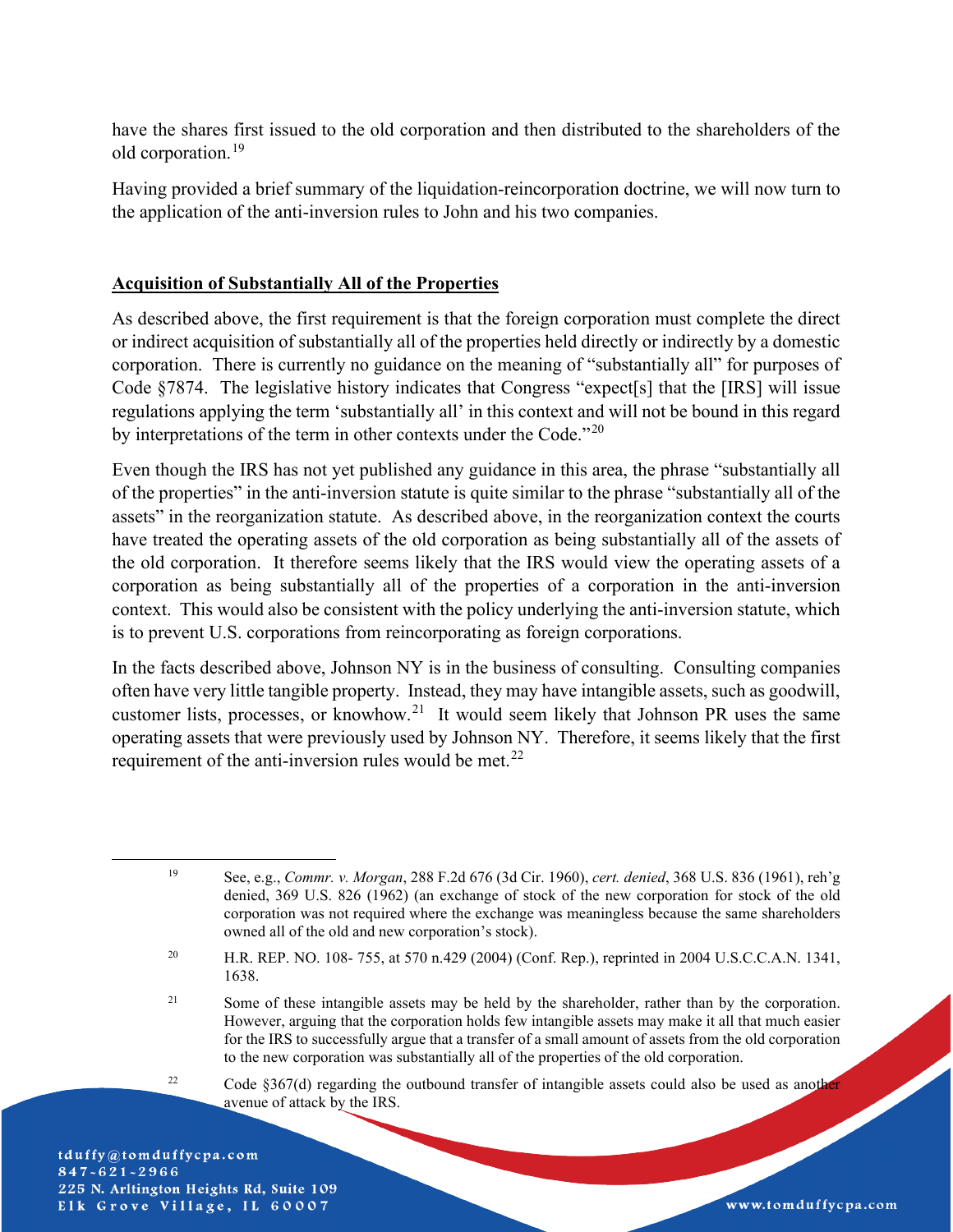### **80% of Stock of Foreign Corp Held by Reason of Holding Stock in Domestic Corporation**

As described above, the second requirement is that at least 80% of the stock of the foreign corporation must be held by the former shareholders of the domestic corporation by reason of holding stock in the domestic corporation.

In an asset reorganization, the old corporation exchanges its assets for stock in the new corporation, and then the old corporation liquidates, distributing the stock in the new corporation to the shareholders. Under these circumstances, the shareholders own their stock in the new corporation by reason of holding their stock in the old corporation. However, as described above, where the shareholders of the old corporation, such as Johnson NY, are the same as the shareholders of the new corporation, such as Johnson PR, the courts have held that it would be a meaningless gesture to actually issue the shares. As long as John is the sole shareholder of both corporations and the operating assets of Johnson NY are transferred to Johnson PR, it seems likely that John would be treated as having received his shares in Johnson PR by reason of his holding of shares in Johnson NY. Therefore, it seems likely that the second requirement of the anti-inversion rules would be met.

## **Not Having Substantial Business Activities in Puerto Rico**

As described above, the third requirement is that after the acquisition the expanded affiliated  $\gamma^{23}$  $\gamma^{23}$  $\gamma^{23}$  that includes the foreign corporation does not have substantial business activities in the foreign country in which the foreign corporation is created or organized when compared to the total business activities of the expanded affiliated group. Since John does not own any other companies, the expanded affiliated group would be comprised of only Johnson PR.

Pursuant to Treas. Reg. §1.7874-3(b), the expanded affiliated group is considered to have substantial business activities in the relevant foreign country only if each of four requirements is met. One of those requirements is that "[t]he group income derived in the relevant foreign country is at least 25 percent of the total group income  $***$ ,  $^{24}$  $^{24}$  $^{24}$  and "[g]roup income is considered derived in the relevant foreign country only if it is derived from a transaction with a customer located in such country."<sup>[25](#page-5-2)</sup>

As described in the facts above, Johnson PR performs services solely for New York clients. Since none of Johnson PR's clients are in Puerto Rico, Johnson PR will not meet the 25% threshold, and it will not be treated as having substantial business activities in Puerto Rico. Therefore, the third and final anti-inversion requirement of the anti-inversion rules would be met.

Treas. Reg. §1.7874-3(c)(5).

<span id="page-5-0"></span><sup>&</sup>lt;sup>23</sup> Code §7874(c)(1).

<span id="page-5-2"></span><span id="page-5-1"></span><sup>24</sup> Treas. Reg. §1.7874-3(b)(3).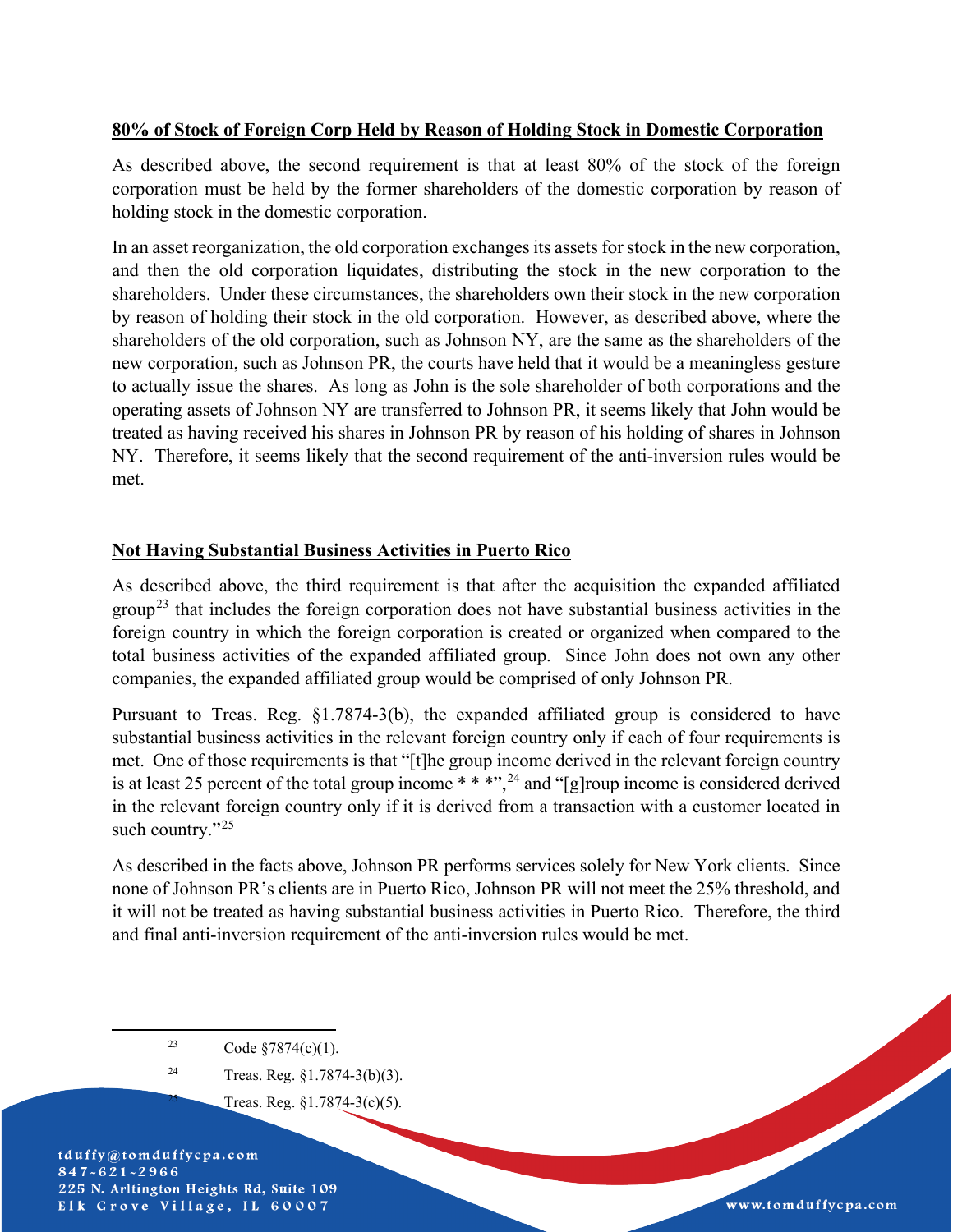### **Summary**

Johnson PR has indirectly acquired substantially all of the properties of Johnson NY. John received all of his Johnson PR stock by reason of holding Johnson NY stock. Johnson PR does not have substantial business activities in Puerto Rico. Consequently, all three of the anti-inversion requirements would be met, and Johnson PR would be taxed as a U.S. corporation for U.S. tax purposes.

As now being statutorily deemed a U.S. corporation, Johnson PR would be taxed in the U.S. on its worldwide income, and it would need to annually file a U.S. tax return and pay U.S. tax. If John knew that Johnson PR should be taxed as a U.S. corporation and John willfully failed to file U.S. tax returns and pay U.S. tax for Johnson PR, then John potentially could be subject to criminal penalties and prosecution.[26](#page-6-0)

It should be noted that on December 19, 2019, certain members of Congress sent a letter<sup>[27](#page-6-1)</sup> to the Secretary of Treasury expressing their concern and demanding action as to Puerto Rico becoming a tax haven for wealthy Americans. In fact, it was specifically stated in the letter that these members of Congress are requesting:

*…that the Department of Treasury conduct greater oversight over a variety of tax breaks provided to wealthy individuals and business in Puerto Rico….Acts 20 and 22 of Puerto Rico have led to significant tax avoidance by wealthy individuals residing in the island…..We understand that the IRS is aware of cases……in Puerto Rico…..*

Although it is unknown how the Secretary of Treasury responded, or may respond, it was clear from the letter that the IRS has agents on the ground in Puerto Rico who are actively working Act 60 (formerly Act 20 and 22) cases.

Corporate inversions have been perceived by some taxpayers to only apply to the large multinational companies. However, there is absolutely nothing in the statute or the regulations to limit the applicability of the law to certain taxpayers. Therefore, corporate inversion statutes become an arrow in the government's quiver to obtain tax compliance.

<span id="page-6-1"></span><span id="page-6-0"></span>With proper tax planning the disastrous tax consequences in the above case study could have been avoided.<sup>[28](#page-6-2)</sup> It is imperative to seek out a competent and experienced U.S. tax advisor when attempting to shift business operations from the U.S. to Puerto Rico. The corporate inversion

<span id="page-6-2"></span><sup>27</sup> We should note that many of these U.S. taxpayers that moved to Puerto Rico without proper tax planning may also be liable for U.S. taxes under other provisions of the Internal Revenue Code, including I.R.C.  $\S 367(d)$  and I.R.C.  $\S 882(a)$ , to name a few.

<sup>26</sup> See Code §7201, *et. seq*.

<sup>27</sup> Puerto Rico-Letter to Mnuchin on Acts 20 and 22, December 19, 2019. [https://serrano.house.gov/media-center/press-releases/serrano-vel-zquez-grijalva-ocasio-cortez](https://serrano.house.gov/media-center/press-releases/serrano-vel-zquez-grijalva-ocasio-cortez-call-greater-transparency-and)[call-greater-transparency-and](https://serrano.house.gov/media-center/press-releases/serrano-vel-zquez-grijalva-ocasio-cortez-call-greater-transparency-and)